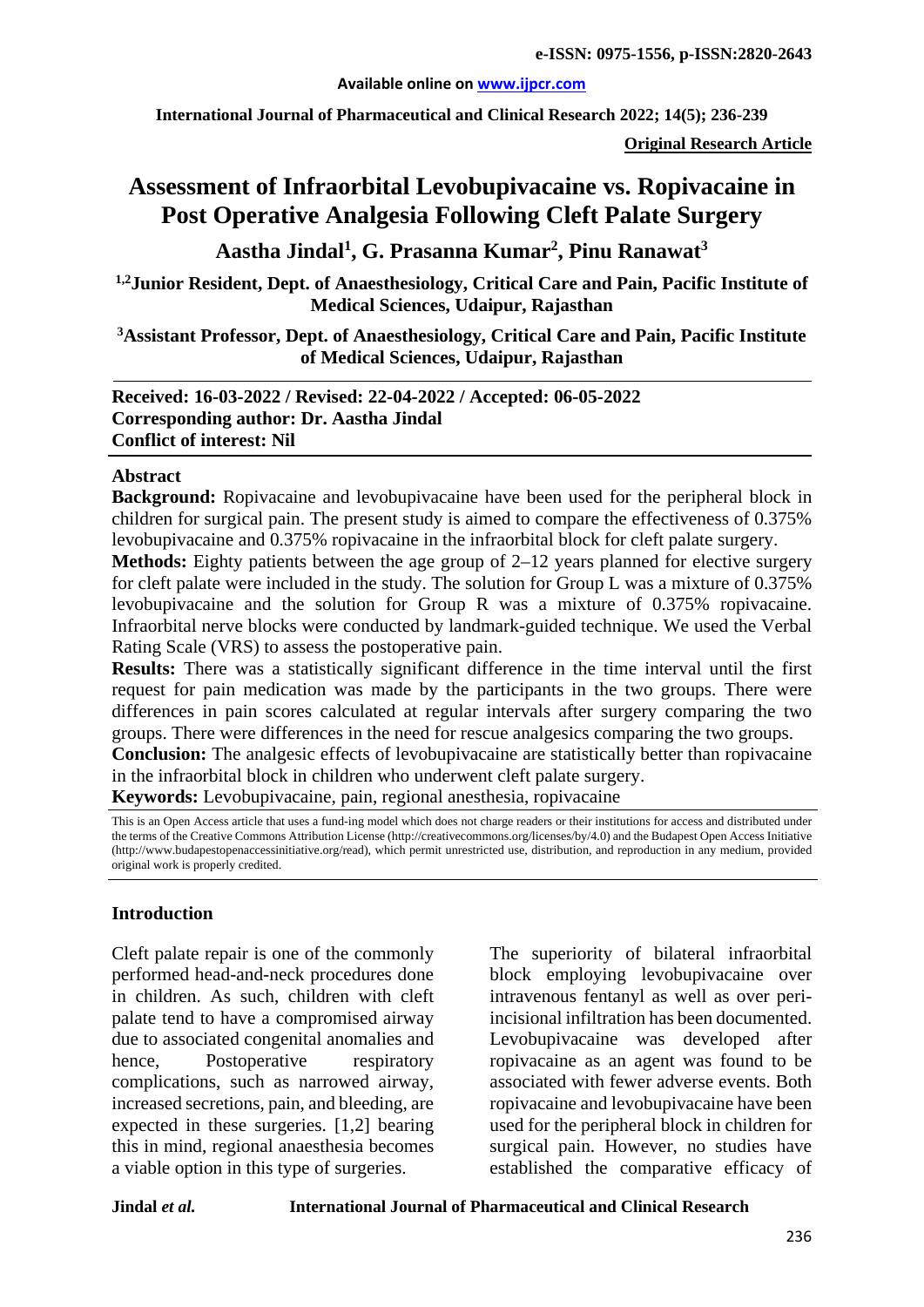these drugs over each other in cleft palate surgeries. [3-5] Hence, the present study is aimed to compare the effectiveness of levobupivacaine and ropivacaine in the infraorbital block for cleft palate surgery among patients in Udaipur Rajasthan.

# **Methodology:**

The study was performed at Pacific Institute of Medical Sciences, Udaipur after taking ethical approval from the institutional ethical committee. Forty patients in each group were included in the study. The children between the age group of 2–12-years planned for elective surgery for cleft palate were included after taking informed written consent from their respective parents or guardians. Patients who refused to give consent, known allergic to local anesthetics, on anticoagulants or bleeding disorder, and underlying other significant systemic diseases were excluded from the study.

The participants were randomly selected into Groups L or R using a computerassisted block randomization technique.

The solution for Group L was a mixture of 7.5 ml of 0.5% levobupivacaine and 2.5 ml of saline (final concentration of the mixture was 0.375%). The solution for Group R was a mixture of 5 mL of 0.75% ropivacaine and 5 mL of saline (final concentration was 0.375%), of which 2–3 ml of these drugs are given in each group of patients by landmark technique.

The authors used 2 mg/kg propofol and 2 mcg/kg fentanyl for induction. A Ring-Adair-Elwyn south-facing endotracheal tube was used, and anaesthesia was maintained with 2%–4% sevoflurane. A bilateral infraorbital block is performed using 2–3 mL of 0.375% levobupivacaine

(Group L) or ropivacaine (Group R). Ephedrine and phenylephrine were administered to maintain appropriate hemodynamic as necessary. At the end of the surgery, 2 mg/kg diclofenac sodium was routinely administered intravenously. The verbal rating scale (VRS), classified as 0 equals no pain and 5 equals the severest pain, was used to assess the pain. Parents/guardians were enquired regarding the pain if the child is not able to express. Nursing staff were educated before the study regarding the assessment of pain scores and neurologic evaluation.

The data analysis was performed using SPSS ver 21 software. Normally distributed continuous variables were presented as a mean ± standard deviation and analysed using unpaired Student's *t*-test. For categorical variables, Chi-square or Fisher's exact test was used to assess the difference between the groups. A value of *P* < 0.05 was considered statistically significant.

## **Observations:**

A total of 80 patients were enrolled in this study. We found no significant differences in demographic data of the two groups (Table 1).

There was a significant difference in the time interval until the first request for pain medication was made by the participants in the two groups (10.6 [8.4, 12.8] vs. 8.5 [6.1, 10.8] h,  $P = 0.002$ ). There were differences in pain scores calculated at regular intervals after the surgery comparing the two groups  $(2.7 \pm 0.3 \text{ vs. } 3.6 \pm 0.3, P = 0.01)$  Table 2.

There were differences in the need for rescue analgesics comparing the two groups.

| <b>Parameter</b> | <b>Group L</b> | <b>Group R</b> |  |
|------------------|----------------|----------------|--|
| <b>Number</b>    | 40             | 40             |  |
| <b>Male</b>      | 28             |                |  |
| Female           |                |                |  |
| Age              | $5.5 \pm 3.1$  | $5.2 \pm 2.8$  |  |

### **Table 1: Participant Data**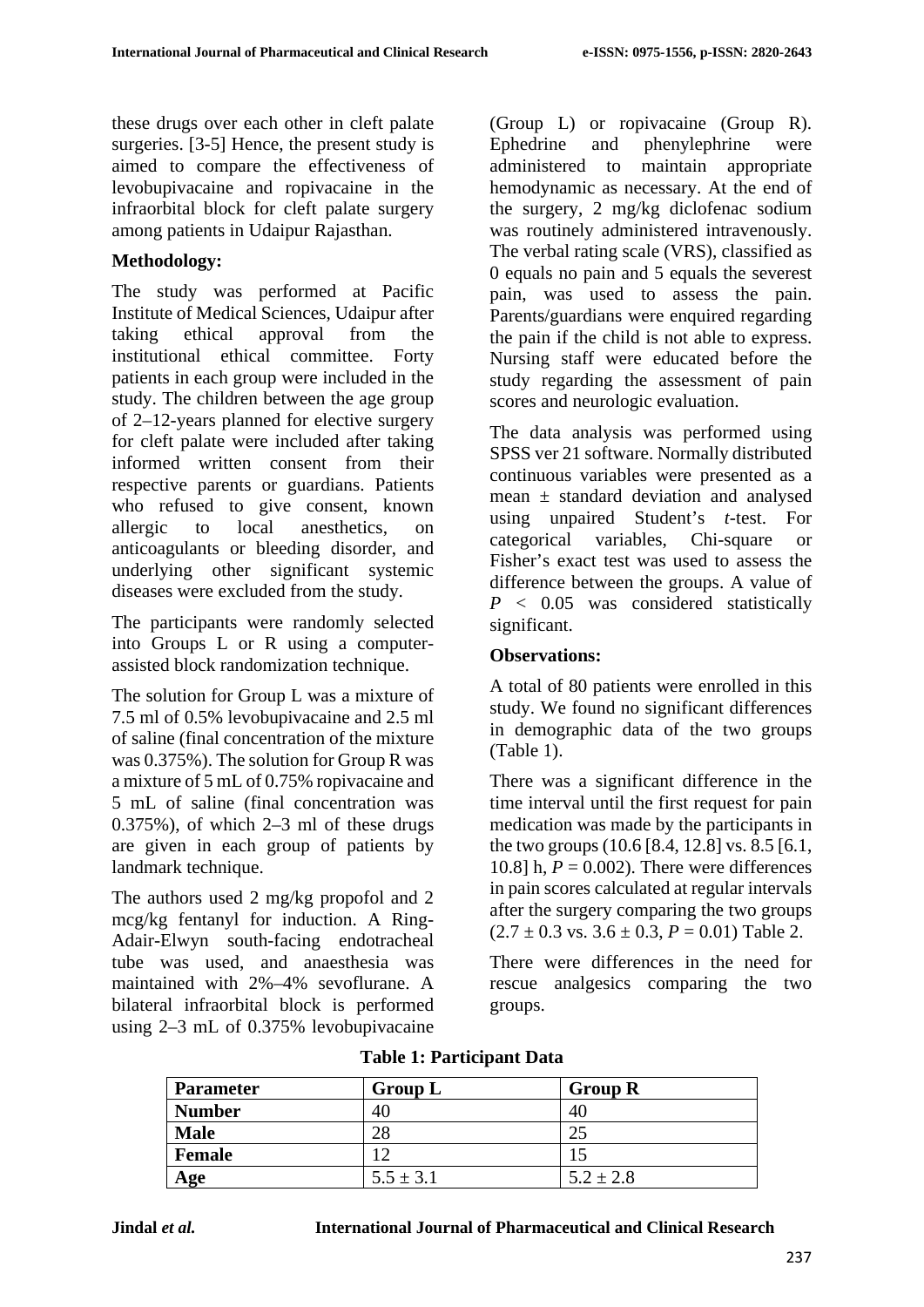| Weight | ن.ر<br>. . |  |
|--------|------------|--|

**Table 2: Comparative Assessment**

| <b>Parameters</b>                       | Group L          | <b>Group R</b>  | <b>P</b> Value |
|-----------------------------------------|------------------|-----------------|----------------|
| <b>Rescue Analgesia</b>                 | $10.6(8.5-12.7)$ | $8.5(6.1-10.8)$ | 0.02           |
| <b>Duration</b> (hrs)                   |                  |                 |                |
| <b>Mean Pain Score</b> $  2.7 \pm 0.22$ |                  | $3.6 \pm 0.34$  | 0.01           |
| at 1 hr Post op.                        |                  |                 |                |

### **Discussion:**

Regional Anaesthesia is preferred in cleft lip and palate surgeries to avoid postoperative pain and to avoid the side effects of opioids [6]. Appropriate local anaesthetics are chosen for peripheral nerve block based on their characteristics in operative and post operative scenarios. Levobupivacaine is considered more lipophilic compared to ropivacaine. Levobupivacaine is more potent than ropivacaine concerning postoperative analgesia and cardiac side effects. In comparison, levobupivacaine was found to produce more extended analgesia than ropivacaine.

This prospective, randomized, double-blind study was conducted to provide data of clinical use of 0.37% levobupivacaine and 0.37% ropivacaine for infraorbital nerve block using landmark technique for cleft palate surgeries. We found that 0.375% levobupivacaine provided longer postoperative analgesia when compared to 0.375% ropivacaine among the selected study subjects.

The efficacy of levobupivacaine over ropivacaine in terms of postoperative analgesia was proved in the study conducted by Fournier *et al*. [7] In their study, a total of 40 patients were enrolled and received equal volume and concentration of both drugs for sciatic nerve block. The median postoperative analgesia provided by levobupivacaine was longer (1605 min) s compared to that provided by ropivacaine (1035 min).

Cline *et al*. [8] compared 40 mL 0.5% levobupivacaine to 40 ml 0.5% ropivacaine in axillary brachial plexus block and found a significantly longer duration of analgesia with levobupivacaine compared to ropivacaine ( $P = 0.013$ ).

The observed difference in the postoperative analgesia provided by levobupivacaine and ropivacaine was only 3 h in their study, while it was 8 h in our study. This shows that the duration of blockade may depend on regional techniques.

Cacciapuoti *et al*. [9] found that 1 mg/kg 0.5% levobupivacaine provides 3.5 h longer duration of analgesia compared to 1.45 mg/kg 0.5% ropivacaine in axillary plexus block. The study results are in accordance with the results of these studies. [10]

Limitations for our study were limited participants, and that we used the landmark-guided technique for the block. In the landmark-guided technique, the exact site of the block was unconfirmed, and it could have brought some difference. No postoperative complications were noted in both groups

## **Conclusion:**

Among the selected study population, it was concluded that analgesic effects of levobupivacaine are statistically better than ropivacaine in the infraorbital block in children who underwent cleft palate surgery, however wider population-based studies are needed to generalise these findings.

## **References:**

1. Adabala V, Kumar A, Tandon S, Chattopadhyay D, Prasad E. Evaluation